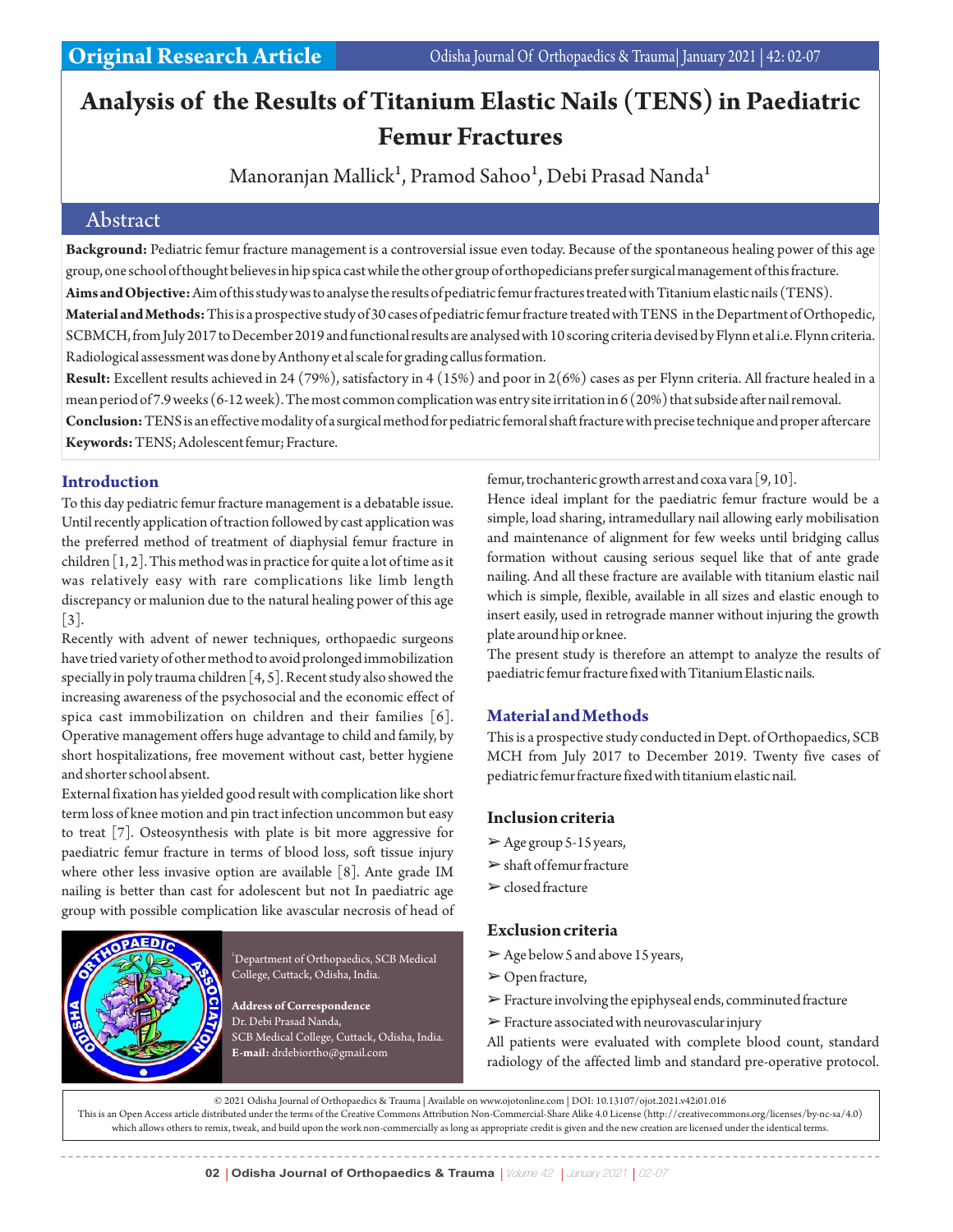| Table 1: TENS criteria by Flynn [19]                          |                                                                  |           |            |                                                                           |
|---------------------------------------------------------------|------------------------------------------------------------------|-----------|------------|---------------------------------------------------------------------------|
|                                                               |                                                                  | Excellent | Successful | Poor                                                                      |
| Limb length discrepancy                                       |                                                                  | $<1$ cm   | $<$ 2 cm   | $>2$ cm                                                                   |
| Sequence disorder                                             |                                                                  | 5 degree  | 10 degree  | $>10$ degree                                                              |
| Pain                                                          |                                                                  | Absent    | Absent     | Present                                                                   |
| Complication                                                  |                                                                  | Absent    | Mild       | Major complication and/or<br>extended period for resolvable<br>morbidity. |
| Table 2: Anthony et al scale for grading callus formation [9] |                                                                  |           |            |                                                                           |
| Grade 0                                                       | No identifiable fracture healing                                 |           |            |                                                                           |
| Grade 1                                                       | Primary bone healing with little r no new bone formation         |           |            |                                                                           |
| Grade 2                                                       | Periosteal new bone formation on two sides of femur              |           |            |                                                                           |
| Grade 3                                                       | Periosteal new bone formation on three or four sides of<br>temur |           |            |                                                                           |

All patients posted for surgery under caudal or general anesthesia after obtaining preoperative fitness and consent for surgery. All except 4 reduced closely fixed with titanium elastic nail under image intensifier retrogradely without injury the distal femoral epiphysis. Patients are followed up at 6 weeks, 3 month, 6 month and 1 year. Non weight bearing advised for first 6 week and gradually weight bearing allowed with confirmation of callus formation on radiology as per Anthony et al scale for grading callus formation. Functional assessment was done according to TENS criteria by Flynn, implant removal was done in all cases between 4-6 month of surgery.

### **Results**

30 patients; 21 (70%) males and 9 (30%) females were available for follow up. Mean age varied from 5-15 years with peak at 5-9 years (68%). Right side was involved in 21 (70%) patients and left in 9 (30%).

The mode of injury was due to RTA  $18 (60\%)$ , fall  $9 (30\%)$  and sports 3 (10%). 7 (24%) patients are associated with poly trauma like head injury, chest injury or other bone fracture. Fracture involving the

| <b>Table 3: Patient Profile</b>      |              |  |  |  |
|--------------------------------------|--------------|--|--|--|
| <b>Variable</b>                      | <b>Value</b> |  |  |  |
| (a) Gender                           |              |  |  |  |
| Male                                 | 21(70%)      |  |  |  |
| Female                               | $9(30\%)$    |  |  |  |
| (b) Side involved                    |              |  |  |  |
| Right                                | 21(70%)      |  |  |  |
| Left                                 | $9(30\%)$    |  |  |  |
| (c) Type of fracture (configuration) |              |  |  |  |
| Transverse                           | $12(40\%)$   |  |  |  |
| Oblique                              | $9(30\%)$    |  |  |  |
| spiral                               | 6(20%)       |  |  |  |
| comminuted                           | $3(10\%)$    |  |  |  |
| (d) Cause of injury                  |              |  |  |  |
| Road traffic accident                | $18(60\%)$   |  |  |  |
| Fall from height                     | $9(30\%)$    |  |  |  |
| Sports                               | $3(10\%)$    |  |  |  |

| Table 4: Functional assessment by ten scoring criteria by Flynn et al. |                            |              |                          |                                       |                         |
|------------------------------------------------------------------------|----------------------------|--------------|--------------------------|---------------------------------------|-------------------------|
| Sr. No.                                                                | Limb Length<br>Discrepancy | Malalignment | Pain                     | Complication                          | <b>Results</b>          |
| $\mathbf{1}$                                                           | $\overline{a}$             | $<$ 5        | ÷,                       |                                       | E                       |
| $\overline{2}$                                                         | L.                         | $<$ 5        | ÷.                       |                                       | E                       |
| $\overline{\mathbf{3}}$                                                |                            | $<$ 5        | ٠                        |                                       | E                       |
| $\overline{4}$                                                         | $9$ mm $L$                 | $10-May$     | P                        | <b>Bursitis +Stiffness</b>            | S                       |
| 5                                                                      |                            | $<$ 5        | $\overline{a}$           |                                       | E                       |
| 6                                                                      |                            | $\leq 5$     | P                        | <b>Bursitis</b>                       | $\overline{\mathbf{s}}$ |
| $\overline{7}$                                                         |                            | $<$ 5        | $\overline{a}$           |                                       | E                       |
| $\overline{8}$                                                         | $10 \text{ mm L}$          | $10-May$     | P                        |                                       | S                       |
| $\mathbf{Q}$                                                           | ÷,                         | $<$ 5        | $\overline{a}$           |                                       | E                       |
| 10                                                                     | ÷.                         | $<$ 5        | ÷.                       |                                       | E                       |
| 11                                                                     | $13$ mm $L$                | $15-Oct$     | P                        | Bursitis + Ulceration<br>$+Stiffness$ | $\mathbf{P}$            |
| 12                                                                     | $5 \text{ mm}$ S           | < 5          | L.                       |                                       | E                       |
| 13                                                                     |                            | $<$ 5        |                          |                                       | E                       |
| 14                                                                     | ÷.                         | $\leq 5$     | L.                       |                                       | E                       |
| 15                                                                     |                            | < 5          |                          |                                       | E                       |
| 16                                                                     | $12 \text{ mm L}$          | $10-May$     | $\overline{P}$           | Bursitis+ Ulceration<br>$+Stiffness$  | P                       |
| 17                                                                     | $\overline{\phantom{a}}$   | $<$ 5        | $\overline{\phantom{0}}$ |                                       | E                       |
| 18                                                                     | ÷.                         | $\leq 5$     | ÷,                       |                                       | E                       |
| 19                                                                     | ÷,                         | $<$ 5        | $\overline{\phantom{a}}$ |                                       | E                       |
| 20                                                                     | ä,                         | $\leq$ 5     | ÷.                       |                                       | E                       |
| 21                                                                     | L.                         | $<$ 5        | $\overline{a}$           |                                       | E                       |
| 22                                                                     | $7 \text{ mm}$ S           | $\leq$ 5     | P                        | <b>Bursitis</b>                       | S                       |
| 23                                                                     |                            | < 5          |                          |                                       | E                       |
| 24                                                                     | u.                         | $\leq 5$     |                          |                                       | E                       |
| 25                                                                     |                            | $<$ 5        | $\overline{\phantom{a}}$ |                                       | E                       |
| 26                                                                     |                            | $<$ 5        | L.                       | <b>Bursitis</b>                       | E                       |
| 27                                                                     | $10 \text{ mm L}$          | $<$ 5        |                          |                                       | E                       |
| 28                                                                     | ä,                         | < 5          | ٠                        |                                       | E                       |
| 29                                                                     |                            | < 5          | P                        |                                       | E                       |
| 30                                                                     | ۰                          | $<$ 5        |                          |                                       | E                       |

middle third in 19 (64%), upper third in 7 (23%) and lower third in 4 (13%) patients.12 patients (40%) had transverse, 9 (30%) oblique and 6 (20%) have spiral fracture and 3 (10%) have comminuted fracture.

25 (83%) fracture were reduced closely and limited open reduction in 5 (17%) was done. Nail diameter used were 3.5 mm in 16 patients (53%), 3 mm in 8 (27%), 2.5 mm 4 (13%) and 4 mm in 2 (7%).

Average period of union radiologically 7.9 weeks (6-12 weeks). Complication were hard ware prominence and bursitis in 6 cases (20%), pain around knee in 7 cases(24%), restricted of knee motion in 4 cases(12%), limb length discrepancy in 7 cases (24%). There were no nonunion or implant breakage.

Functional assessment done as per TENS criteria described by Flynn et al. was excellent in 24 cases (79%), satisfactory in 4 (15%) and poor in  $2(6%)$ .

#### **Discussion**

In this present study, 30 children with shaft of femur fracture were treated by titanium elastic nailing system. The age of the children varied from 5-15 years with a peak at 5-9 year (68%). Anis Shiha et al. (2004) also reported a peak of 54.5% in 5-9 year age group [10]. YHD Lee et al. (2007) documented a higher occurrence of femoral shaft fracture in 5-9 age group  $\lceil 11 \rceil$ .

Our series have male predominance 21 (70%) over female 9 (30%) as the male child has more outdoor and sporting activity, more susceptible to trauma. Hassan et al. (2006) reported 88% male child was having femur fracture out of 25 children  $[12]$ .

70% cases had right side and 30% had left side injury in our study. Saikia (2007) reported 54.5% right sided fracture femur in children [18]. It may be due to right side is the dominant side in most of the children.

The most common cause of injury in our study group was due to road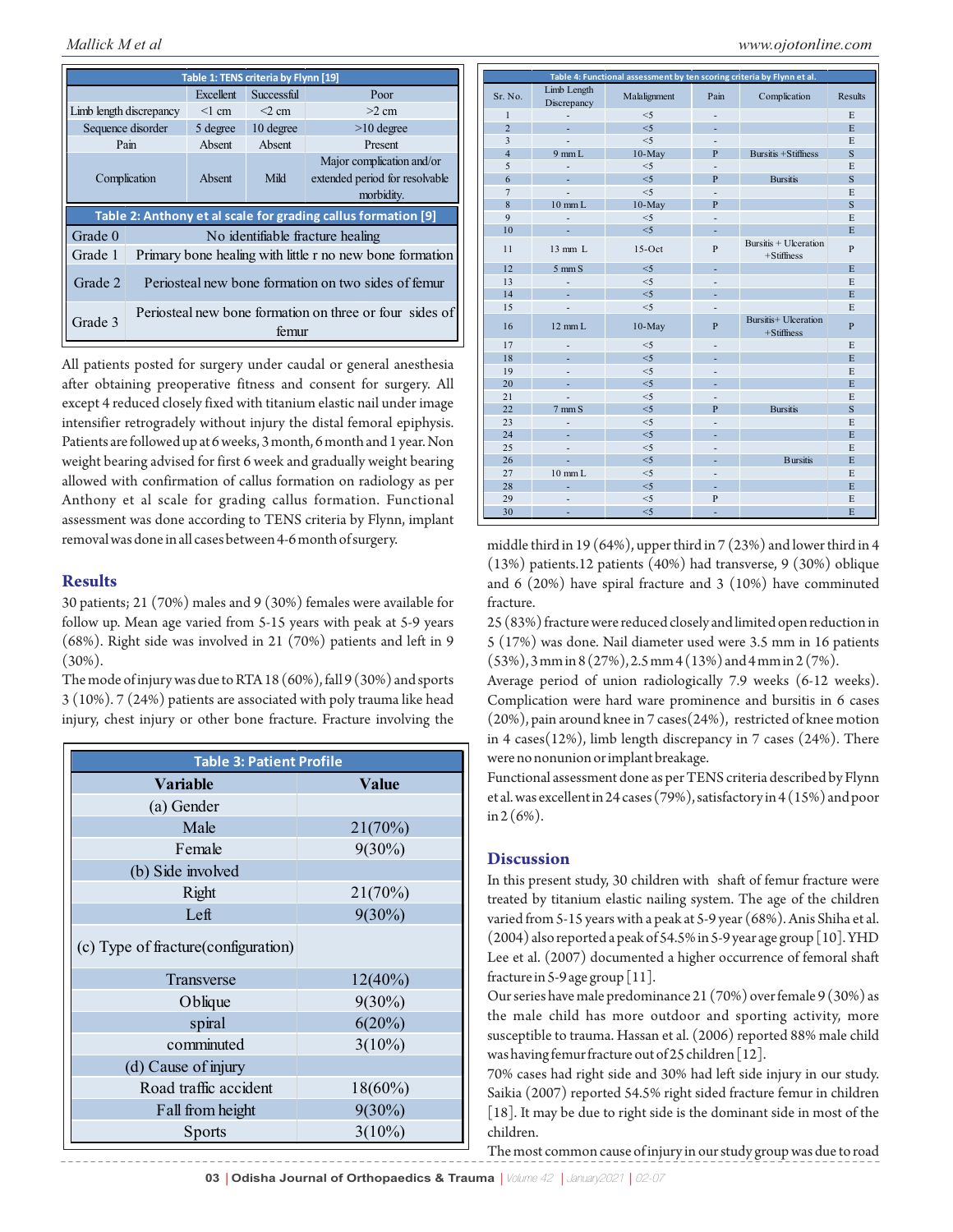| <b>Table 5: Complications of TENS</b> |                 |            |  |  |  |
|---------------------------------------|-----------------|------------|--|--|--|
| Complication                          | No. of<br>cases | Percentage |  |  |  |
| Pain in knee                          | 7               | 24%        |  |  |  |
| Infection                             |                 |            |  |  |  |
| Superficial                           | $\overline{2}$  | 6%         |  |  |  |
| Deep                                  | $\theta$        |            |  |  |  |
| Delayed union and nonunion            | 0               |            |  |  |  |
| Limb length discrepancy               | 7               | 24%        |  |  |  |
| Lengthening                           | 5               | 16%        |  |  |  |
| Shortening                            | $\overline{2}$  | 8%         |  |  |  |
| Mail alignment                        |                 |            |  |  |  |
| a. Varus Angulation                   | $\overline{2}$  | 8%         |  |  |  |
| b. Valgus Angulation                  | $\overline{2}$  | 8%         |  |  |  |
| c.Anterior                            | $\theta$        |            |  |  |  |
| d.Posterior                           | 0               |            |  |  |  |
| e.Rotational                          | $\Omega$        |            |  |  |  |
| Bursa at the tip of nail              | 6               | 20%        |  |  |  |
| ROM of knee restricted                | 4               | 12%        |  |  |  |





X-ray fracture right femur (AP)



Immediate post op



**Figure 1:** X-rays and clinical pictures of Case-I 6 Month post op Cross leg sitting at 6 month

*Mallick M et al www.ojotonline.com*

traffic accident (RTA) 18 (60%) cases followed by fall from height 9 (30%). Miguel Mari Beltran et al. (2007) also reported 58% and Hassan et al. (2006) reported 88% cases of RTA in their series [12]. Houshian S et al. (2004) where as reported 48% fall from height and 33% RTA in their series [13].

We had encountered injuries other than femur fracture in 24% cases. 2 cases of head injury and 1 case of multiple rib fracture, 1 case of forearm fracture and 1 case of ipsilateral tibia fracture and are managed accordingly. Zhon-Liau Lee(2005) had associated injuries in 12 out of 18 children i.e.66.6%. 5 Shirzad Houshian (2004) also reported 10% cases of associated head and chest injury [13].

In our series 19 (64%) fractures were in the middle third, 7 (23%) upper third and 4 (13%) in distal third. Hassan (2006) et al. reported all cases in middle third [12]. Bhuyan (2007) similarly reported 15 cases (68.1%) in the middle  $1/3^{rd}$  of femur [18].

Transverse pattern is the most common pattern 12 (40%) in our study. This has been supported by Rockwood and Wilkin's Fracture in Children, 6<sup>th</sup> Edition (page-896) which states "The most common femoral fracture in children (over 50%) is a simple transverse, closed, non comminuted injury" [19]. Lee (2007) reported 35 (56%) transverse, 15 (24%) oblique, and 13 (21%) spiral fractures in his series of 63 patients [11].



Full weight bearing



X-ray fracture left femur Immediate post op





tip profusion



6 Month post op Complication showing nail Restricted knee flexion on cross leg sitting

**Figure 2:** X-ray and clinical picture of Case-2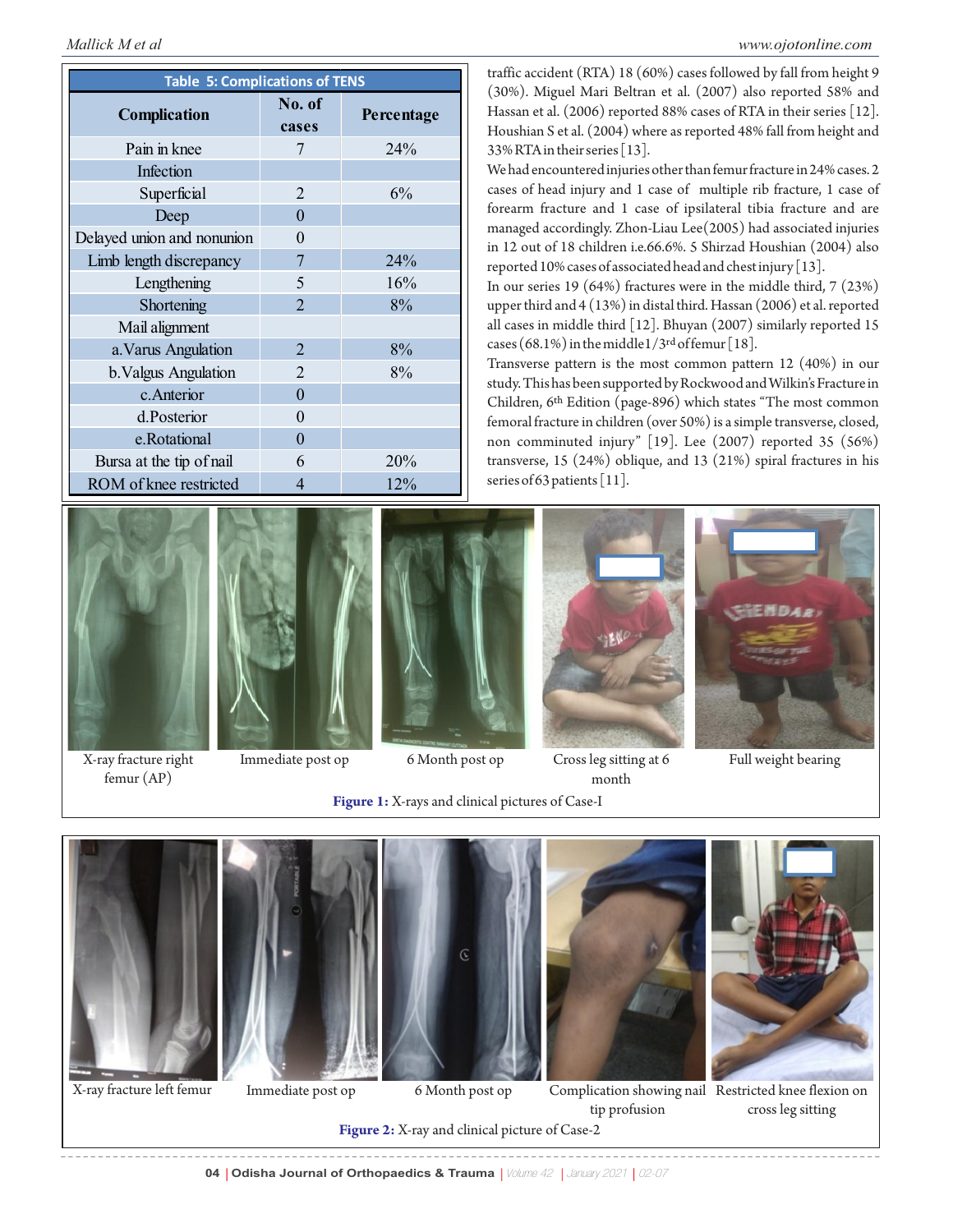

Pre op xray of left femur proximal third fracture

Immediate post op

**Figure 3:** X-ray and clinical picture of Case-3 x ray at 6 weeks showing Anthony Grade II callous



Close reduction was done in 25 (83%) cases and limited open reduction was done in 5 (17%) cases due to soft tissue interposition. Nitish Gogi (2006) similarly failed with 5 cases (total 37 cases) due to soft tissue interposition for which he had done open reduction. Hassan et al. (2006) had done 7 open reductions out of 25 cases [12]. We used 3 mm and 3.5 mm nails in maximum 80% cases. The nail size was 40% of narrowest canal diameter. Nails of equal diameter were used in each case for equal bending, rotational, translational and axial force. Al-Sayed (2006) used similarly 22 nails of 3 mm and 3.5 mm diameter out of 25 cases [12]. He used equal nail diameter in each case. Saikia (2007) advocated about using of equal diameter nail [18].

Radiological and clinical union occurred with an average of 7.9 weeks ( 6-12 weeks) in our series. 56% cases achieved union within 6-8 weeks. Houshian et al. (2004) reported median union time of 7 (5-9) weeks [13]. S K Bhuyan (2007) similarly achieved union in an average 8.7 weeks (range 6-12 weeks) [18].

Hard ware prominence around knee and nail site irritation was most common complication 6 (20%), all c responded to analgesic and subsided with implant removal. Saikia (2007) had 4 cases of nail site irritation leading to 2 superficial infections which needed oral antibiotics [18].

Restricted range of motion of knee noted in 4 (12%) cases at 6 month, this was due to protrusion of nail tip in the distal femur and all regained full range after nail removal. Slongo (2005) reported the similar cause for knee stiffness due to excessive length of nail [5].

Limb length discrepancy noticed in 7 (24%), 4 cases of lengthening average 11mm and 3 had shortening average 6 mm. This limb length discrepancy was not described as a complaint by the patient and none of them required additional surgery. Houshian S et al (2004) found a leg-length discrepancy of up to 1 cm in 6 children [13].

In our series angular malalignment occurred in  $4(16%)$  cases which were > 5 degree. Memduh (2004) had angulation less than 10 degrees toward varus/valgus or antero/posterior only in four femurs (11.4%) [16]. Flynn (2001) reported 6 out of 58 cases were having angular malalignment > 5 degree with 2 cases having > 15 degree [17].

Functional assessment was done by using TEN scoring criteria by Flynn et al. In our series excellent results were obtained in 24 (79%), satisfactory 4 (15%) and poor in 2 (6%) patients. Saikia et al. (2007) had excellent results in 13 (59%), satisfactory 6 (27.2%) and poor in 3 (13.6%) cases [18]. Singh (2006) had excellent results in 25, satisfactory in 8 and poor in 2 cases [15].

The result of the present study is comparable with other series of management for paediatric femoral shaft fracture discussed below  $(Table-6).$ 

Roop Singh et al.(2006) treated 35 cases with TENS and followed up the patients for 2 years . They got excellent results in 25 (71%) cases, satisfactory in 8 (23%) and poor results in 2 (6%) as per Flynn's criteria. Average union tie was 9.6 weeks with all united. Most common complications was the soft tissue discomfort near the knee produced by the nail ends. They observed shortening in 3 cases, restriction of knee motion in 5 patients. They believed that with

| Table 6: Studies showing results of TENS in femoral shaft fractures. |                |                               |                            |                                   |                     |                          |                             |
|----------------------------------------------------------------------|----------------|-------------------------------|----------------------------|-----------------------------------|---------------------|--------------------------|-----------------------------|
| <b>Study</b>                                                         | No of<br>cases | <b>Union time</b><br>in weeks | Limb length<br>discrepancy | <b>Flynn score</b><br>(excellent) | <b>Satisfactory</b> | Poor                     | Nail tip<br><b>bursitis</b> |
| Hassan Al-Sayeed et al.(2006)                                        | 25             | 9                             | $5(>1.5$ cm))              |                                   |                     |                          |                             |
| Roop Singh et al. (2006)                                             | 35             | 9.6                           | 3<1cm                      | 25(71%)                           | 8                   | 2                        |                             |
| Saikia et al.(2007)                                                  | 22             | 8.7                           | 3(<1.5cm)                  | 13(59%)                           | 6                   | 3                        | 4(18%)                      |
| Bhuyan et al(2014)                                                   | 40             | 9                             | $\mathbf{6}$               | 33(82.5%)                         |                     | $\overline{\phantom{a}}$ | $7(17.5\%)$                 |
| Kawalikar et al. (2018)                                              | 11             | 9                             | 1(>2cm)                    | $6(54.5\%)$                       | 4                   | 1                        | 3(27%)                      |
| Present study                                                        | 25             | 7.9                           | $6(\le 1.1)$               | 19(76%)                           |                     | 2                        | $5(20\%)$                   |

**05 | Odisha Journal of Orthopaedics & Trauma | Volume 42 | January 2021 | 02-07**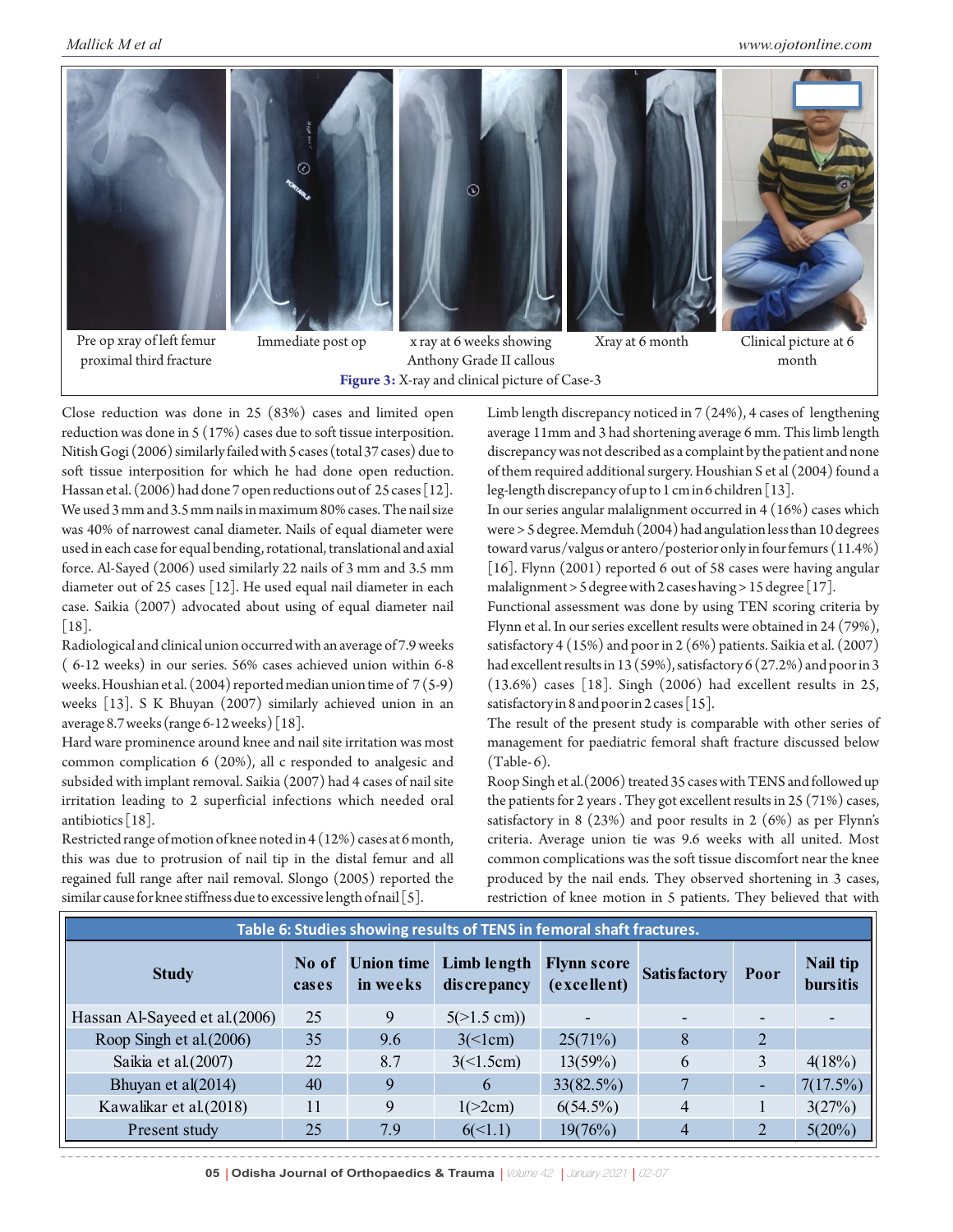proper operative technique and aftercare TENS may prove to be an ideal implant for pediatric femoral fracture fixation [15].

B.K.Bhuyan et al. (2014) in a short term study of 40 patients, all were radiologically united at 8-10 weeks period (mean 9 weeks) and full weight bearing was possible in a mean time of 9.5 weeks. According to Flynn's criteria, excellent result was found in 33 patients (82.5%) and satisfactory in 7 patients (17.5%). Limb lengthening was noticed in 6 cases, varus mal-alignment was in 4 cases and rotational malalignment was seen in 3 cases. They concluded TENS is a safe and effective method for the treatment of pediatric femoral shaft fractures, because it is minimally invasive, relatively easy to use and shows very good functional and cosmetic results [20].

A.Kawalikar et al. (2018) in their study of 11 patients were followed up for the mean period of 12 months and evaluated using Flynn's criteria. All the fractures united between 8–12 weeks. 3 patients had knee stiffness, 1 patient had shortening > 2 cm and 1 had superficial infection. They conclude that TENs is simple, rapid & effective treatment for displaced pediatric femoral shaft fractures between 5–15 years of age with very less complication rate [21].

#### **Conclusion**

Titanium elastic nailing system is an effective and minimally invasive method of treatment for femur fracture in children. The biomechanical principle of using two symmetrical titanium elastic nails, supporting inner bone at three points produce bending, axial, translational and rotational stability, allows certain amount of micromotion at the fracture site thus ensuring optimal development of external callus.

The most common disadvantage of this technique, is hard ware prominence at the entry site which causes irritation and restriction of knee movement. This usually subsides with implant removal. Limb length discrepancy noted in some, is never an issue because of rapid remodeling potential of this age.

The cons of this study include small sample size to say it as the treatment modality of choice. Also TENS may not be a good choice of implant for the fracture near the ends of the femur. As our study was not a comparative study with other surgical alternative like plate or external fixation, we cannot claim it as a superior modality than others.

References

- *1. Anderson Randolph L. Conservative Treatment of Fractures of the Femur, Journal of Bone and Joint Surgery, 1967; 49:1371-1375.*
- *2. Dameron Thomas B and Thompson Hugh A. Femoral-Shaft Fractures in Children: Treatment by Closed Reduction and Double Spica Cast Immobilization, J Bone Joint Surg Am. 1959; 41:1201-1212.*
- *3. Irani RN, Nicholson JT, Chung SMK. Long-term results in the treatment of femoral-shaft fractures in young children by immediate spica immobilisation. J Bone Joint Surg [Am] 1976; 58-A :945-51.*
- *4. Ligier J N , Metaizeau J P , Prevot J , Lascombes P. Elastic stable intramedullary nailing of femoral shaft fractures in children,J Bone Joint Surg [Br] l988;70-B :74-7.*
- *5. Lee Z L, Chang C H,Yang W E,Hung S S. Rush Pin Fixation Versus Traction and Casting for Femoral Fracture in Children Older than Seven years, Chang Gung Med J 2005;28:9-15.*
- *6. Splain, SH, Denno, JJ.Immediate double hip spica immobilization as the treatment for femoral shaft fractures in children.J Trauma ;1985, 25: 994-6.*
- *7. Bar-On E, Sagiv S, Porat S. External fixation or flexible intramedullary nailing for femoral shaft fractures in children. A prospective, randomised study. J Bone Joint Surg Br. 1997 Nov; 79(6): 975-978.*
- *8. Slongo TF. Complication and failures of the ESIN technique. Injury. 2005; 36: S-A78-S-A85.*
- *9. Gonzalez-Herranz P, Burgos-Flores J, Rapariz JM, et al. Intramedullary nailing of the femur in children. J Bone Joint Surg Br 1995; 77:262–6.*
- *10. Anil Shiha, Hisham H, Rifaie, Mohamed Alam. Elastic stable intramedullary nailing of femoral shaft fractures in children,Pan Arab J. Ortho, Trauma 2004,Vol 8(1);11-16*
- *11. Lee YHD, Lim KBL,Gao GX,Mahadev A,Lam KS,Tan SB,Lee EH. Traction and spica casting for closed femoral shaft fractures in children, Journal of Orthopaedic Surgery 2007; 15(1):37-40.*
- *12. Hassan Al-Sayed. Titanium Elastic Nail Fixation for Paediatric Femoral Shaft Fractures, Pan Arab J. Orth. Trauma - Vol. (10) No. (I)/ January*

*2006:7-15.* 

- *13. Houshian S, Buch G C, Pedersen N W and Harving S. Femoral shaft fractures in children-Elastic stable intramedullary nailing in 31 cases, Acta Orthop Scand 2004; 75 (3): 249–251.*
- *14. Till H, Huttl B, Knorr P and Dietz HG. Elastic stable intramedullary nailing (ESIN) provides good long-term results in pediatric long-bone fractures,Eur J Pediatr Surg, Oct 2000; 10(5): 319-22.*
- *15. Singh R, Sharma SC, Magu NK, Singla A. Titanium elastic nailing in pediatric femoral diaphyseal fractures. Indian J Orthop 2006; 40:29-34.*
- *16. Memduh HEYBELI , Hassan Hilmi MURATLI, Levent CELEBI, Serap GULCEK, Ali BICIMOGLU. The results of intramedullary fixation with titanium elastic nails in children with femoral fractures, Acta Orthop Traumatol Turc 2004; 38(3): 178-187*
- *17. Flynn JM, Hresko T, Reynolds RA, Blasier RD, Davidson R, Kasser J.Titanium elastic nails for pediatric femur fractures: a multicenter study of early results with analysis of complications. J Pediatr Orthop. 2001; 21:4-8.*
- *18. Saikia KC, Bhuyan SK, Bhattacharya TD, Saikia SP. Titanium elastic nailing in femoral diaphyseal fractures of children in 6-16 years of age, Indian Journal of Orthopaedics,2007;vol-41:(4) 381-385.*
- *19. Rockwood and Wilkin's Fracture in Children, 6th Edition (page-896)*
- *20. Basant Kumar Bhuyan, Suryansh Mohan Singh.Titanium elastic nailing in pediatric femoral diaphyseal fractures in the age group of 5-16 years - A short term study; journal of clinical orthop aedics and trauma 5 (2014) 203-210.*
- *21. Abhijit Kawalkar, C.M. Badole. Percutaneous titanium elastic nail for femoral shaft fracture in patient between 5 and 15 years. Journal of Orthopaedics 15 (2018) 695–700*